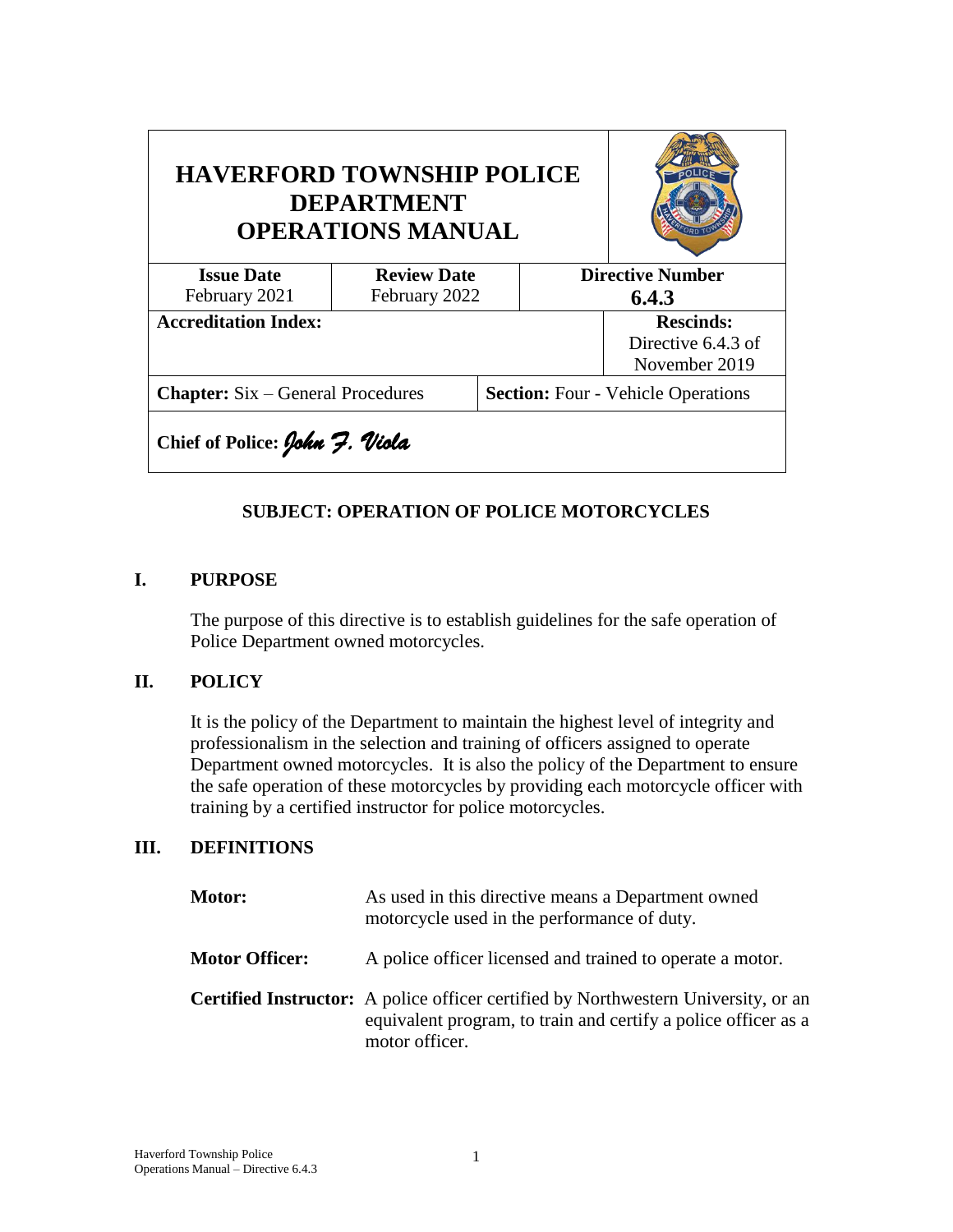## **IV. PROCEDURES**

- A. Operation of Department motors is permitted when:
	- 1. Officers successfully complete the Northwestern University Basic Police Motorcycle Operator's Training Course, or an equivalent Department approved course of instruction.
	- 2. Police officers selected for motor unit assignment are participating in, or traveling to, the prescribed training.
	- 3. Police officers are engaged in skills tests as part of the selection process.
	- 4. The officer is properly endorsed to operate a motor for administrative reasons.

#### B. Training

- 1. Motor officers shall receive:
	- a) Basic motorcycle training from a certified instructor.
	- b) New motor officers must successfully complete the Northwestern University Basic Police Motorcycle Operator's Training Course; or an equivalent Department approved course of instruction with a certified instructor; prior to being assigned to full motor duties.
	- c) Yearly re-certification from a certified instructor.
	- d) Semiannual in-service training.

#### C. Responsibilities

- 1. The Chief of Police shall make the final selection of the applicant(s) to be assigned to the Motor Unit.
- 2. Motor Unit Commander shall:
	- a) Be assigned by the Chief of Police.
	- b) Have overall supervision of motor officers.
	- c) Develop goals and objectives for the Motor Unit.
	- d) Receive all requests for and assign motor officers to off duty and special events assignments.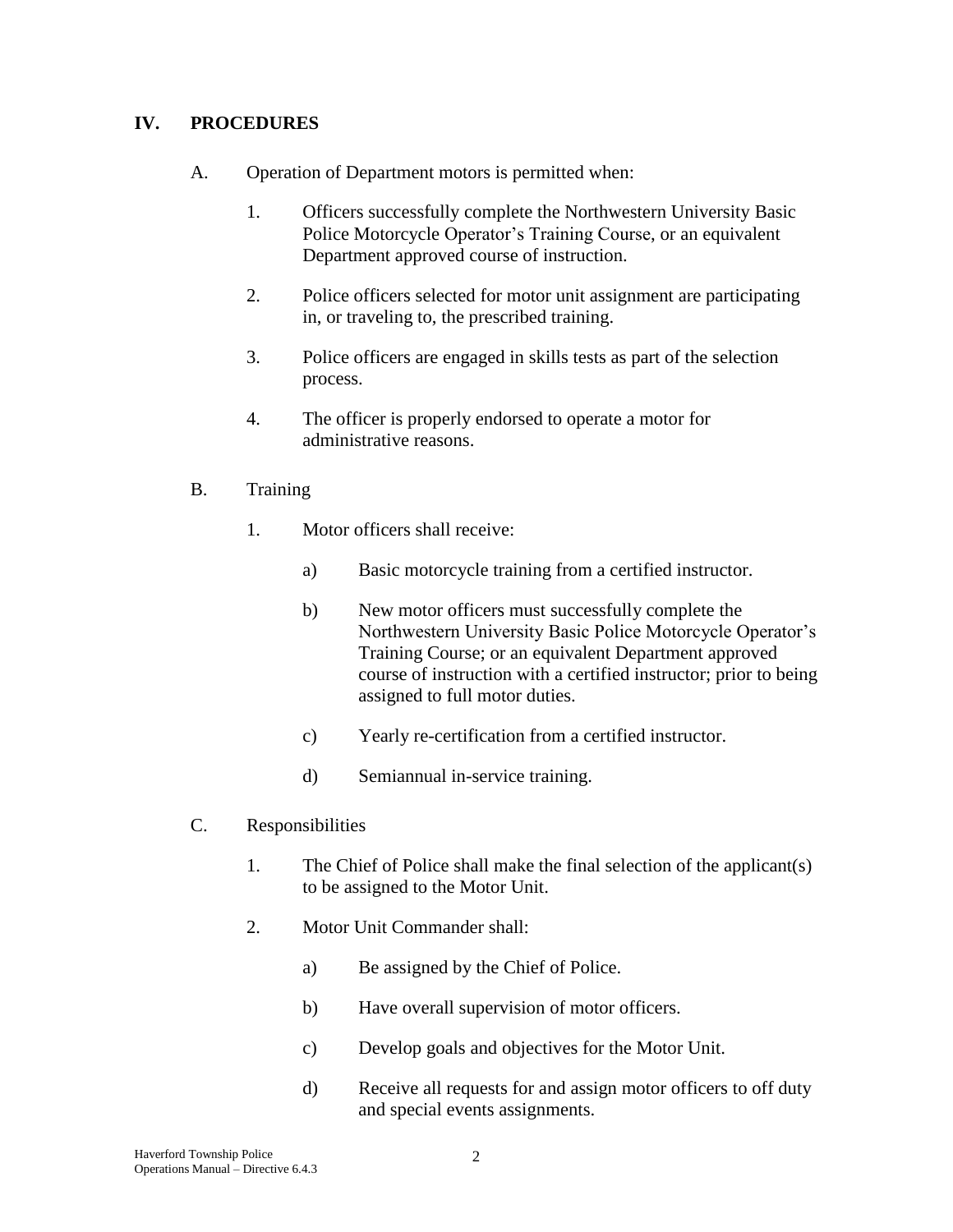- e) Ensure that motor officers receive initial and continuing training on motorcycle operation, as well as training on policy and procedures covering Department motorcycles.
- 3. Motor Unit Supervisor shall:
	- a) Be assigned by the Chief of Police.
	- b) Have direct supervision of motor officers.
	- c) Coordinate the repair and maintenance of motors.
	- d) Coordinate the daily operations of the Motor Unit.
	- e) Coordinate the operations of the Motor Unit with outside agencies for special events.
- 4. Motor Officers shall:
	- a) Report to the Unit Supervisor for daily or long term assignments.
	- b) Operate motors whenever assigned to duty, weather permitting.
		- (1) Motors should not be operated between midnight and 06:00 hours unless approved by the Unit Commander.
		- (2) May use a patrol unit during periods of inclement weather or for specific duties.
		- (3) May use a police unit if the motor officer cannot operate a motor safely for that tour.
	- c) Wear a Department issued, DOT or SNELL approved, helmet and protective eyewear while operating a motor.
	- d) Have the discretion to wear any approved Department uniform because of environmental conditions or special event assignments.
	- e) Be responsible for the daily maintenance of their motors including, but not limited to: cleanliness, proper fluid levels, proper tire pressure, functioning of all emergency equipment and other pre-ride checks designated by the manufacturer.